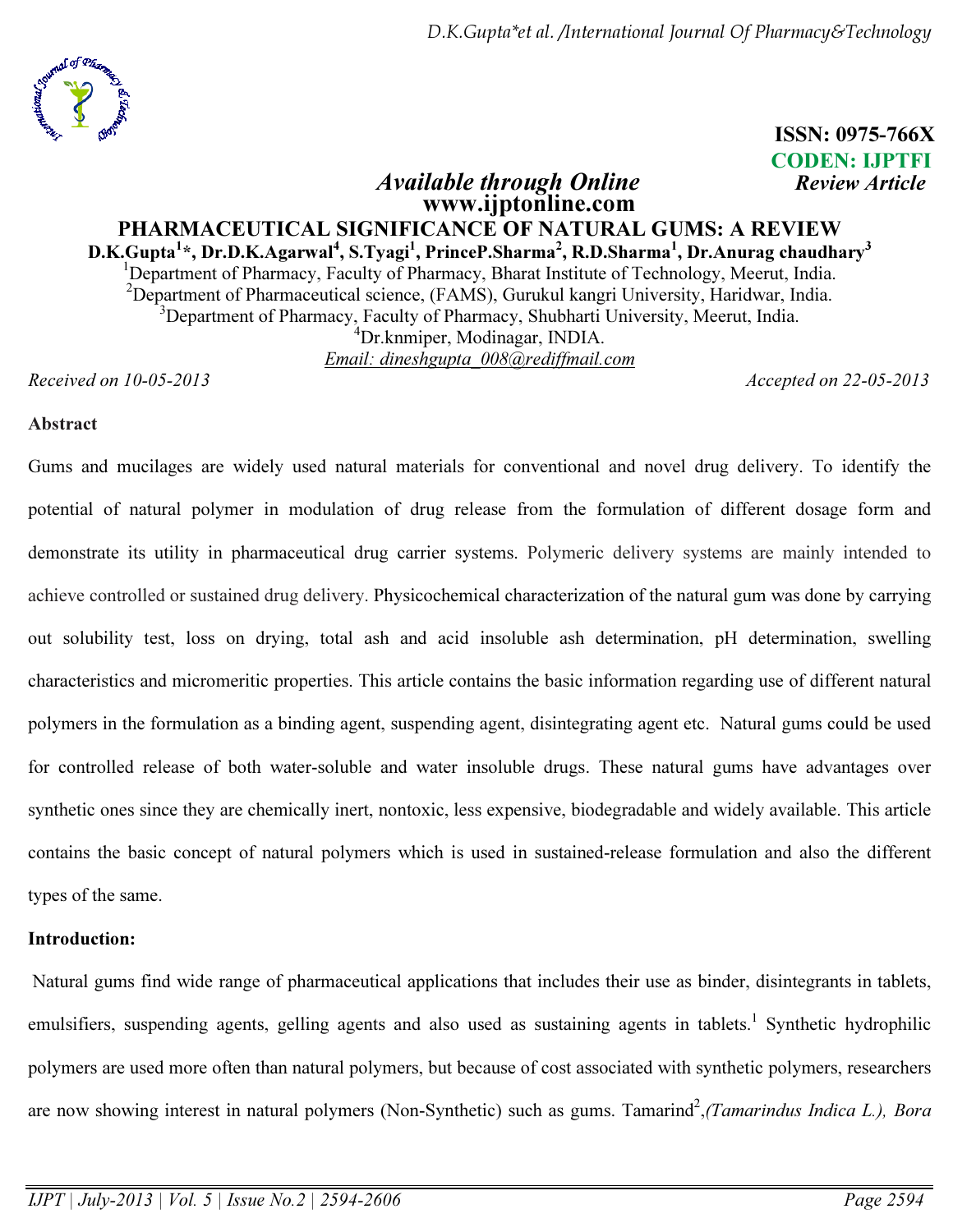*rice*, a variety of glutinous rice, Sesame (*Sesamum indicum* L*.*) etc. Many polymers can be used in the formulation of control release drug delivery system, xanthum and guar gum is the best natural polymer ,which has the wide application in the formulating control release tablets<sup>3</sup>.

Natural or modified polysaccharides (guar gum, xanthan gum, locust gum, dextrans, starch, amylose, pectins) degraded by the human colonic flora, have thus been investigated as colonic drug delivery carriers. 0.75 percent polymer containing formulation showed retarded release at the end of 8 hrs. All the batches in first two hours showed very negligible release, then it showed increase in drug release up to 8 hours. Xanthan gum microspheres showed more retarded release than guar gum microspheres. The microspheres are spherical in shape and having rough surface<sup>4</sup>. Locust bean gum is a popular natural polymer which is mostly used in food industry as well as in pharmaceutical industry. This natural polymer is conventionally used as an excipient in manufacturing different formulations which mainly depends on its thickening and gelling property. Locust bean gum can easily be modified to its carboxymethyl derivative which in turn can be used as sustained release delivery carrier as rate controlling polymer. The modified gum shows improved physical properties like good aqueous solubility, acceptable solution viscosity and clarity compared to the native one<sup>5</sup>. The specific application of plant derived polymers in pharmaceutical formulations include their use in the manufacture of solid monolithic matrix systems, implants, films, beads, micro particles, nano particles, inhalable and injectable systems as well as viscous liquid formulations<sup>1,3</sup>. The successful formulation of a stable and effective dosage form therefore depends on the careful selection of excipients. The present trend focuses on an increasing interest in the use of natural ingredients in food, drugs and cosmetics.<sup>5.9</sup> Various properties are there which make locust bean gum a good choice in drug delivery.

• They are biocompatible, biosorbable and biodegradable in nature.

• It is non-teratogenic and non-mutagenic according to Joint FAO/WHO Expert Committee on Food Additives held in Geneva, April'75.

• Acceptable shelf‐life.

• Degradation products are excreted readily.

Nowadays a trend has come to modify non‐starch polymer in order to modify their physico‐chemical properties. Thus the modified natural polymers can be defined as the natural polymers altered to improve their biodegradation profile and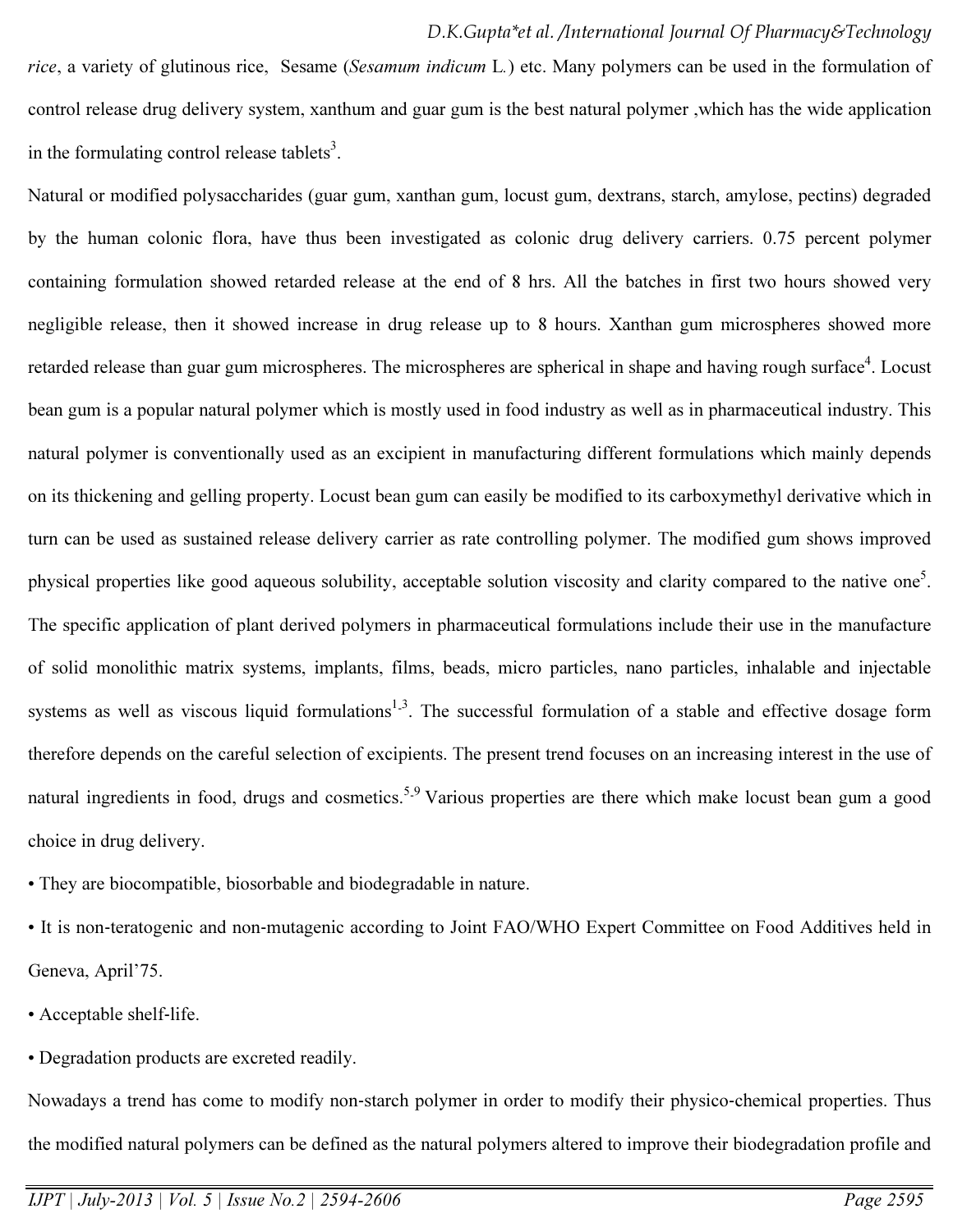also physico‐chemical characteristics. Generally labile polar functionalities are added to the polymer to enhance the degradability of the polymer. The extent and nature of polymer modification is vital as excess modification can hamper the biodegradation and the added functional group may be converted to toxic degradation products<sup>18</sup>.<sup>21</sup>. This modification of natural polymers is achieved by chemical modification or enzymatic alteration. The chemical modification involves harsh conditions in comparison to the enzymatic method<sup>4</sup>.

Natural polymer: Classification<sup>16</sup>

A) Proteins: Collagen, Gelatin

B) Polysaccharides: Agar, Alginate acid, Sodium or Potassium carageenan, Tragacanth, Pectin, Guar Gum, Cassia tora, Xanthan, Gellum Gum

### Natural gums used for topical gel:

 For the preparation of bioadhesive topical gel natural polymer *aegel marmelos* (plant Bale) was used. Bioadhesive polymers are the agents which increases the contact between the formulation and biological membrane, so as to avoid the fluctuation of formulation and behave as a sustained release formulation. In the present study, prepared bioadhesive topical gel was evaluated with the help of different parameters like drug content, spreadability, extrudability, swelling index study, *in–vitro* drug diffusion study, *in-vitro* drug release kinetic study and *ex–vivo* bioadhesive measurement. On the basis of *in–vitro* drug diffusion study and *ex–vivo* bioadhesive measurement property of gel, we have concluded that natural polymer *aegel marmelos* is the best polymer for the preparation of sustained release bioadhesive topical gel<sup>10</sup>. *In-situ* gelling solutions are one of the most successful means of delivering the drug at ocular site with maximum bioavailability. Pilocarpine *in-situ* gelling solution based on alginate along with novel bioadhesive tamarind gum and widely used bioadhesive, chitosan were formulated. The formulations were tested for drug content uniformity, bioadhesive strength, gelation and *in vitro* release study. Further *in-vivo* miotic test was carried for all formulations<sup>11</sup>. The tamarind gum is good viscosity enhancer and hence it prevents the spillage of the ocular solution out of *cul de sac*  thereby preventing loss by drainage and reduction of wash out of topically administered drug<sup>12, 13</sup>.

Alginate makes a potential matrix system on undergoing gelation in divalent ions; however addition of other polymers enhances the gel consistency and capacity to sustain drug release.<sup>14</sup>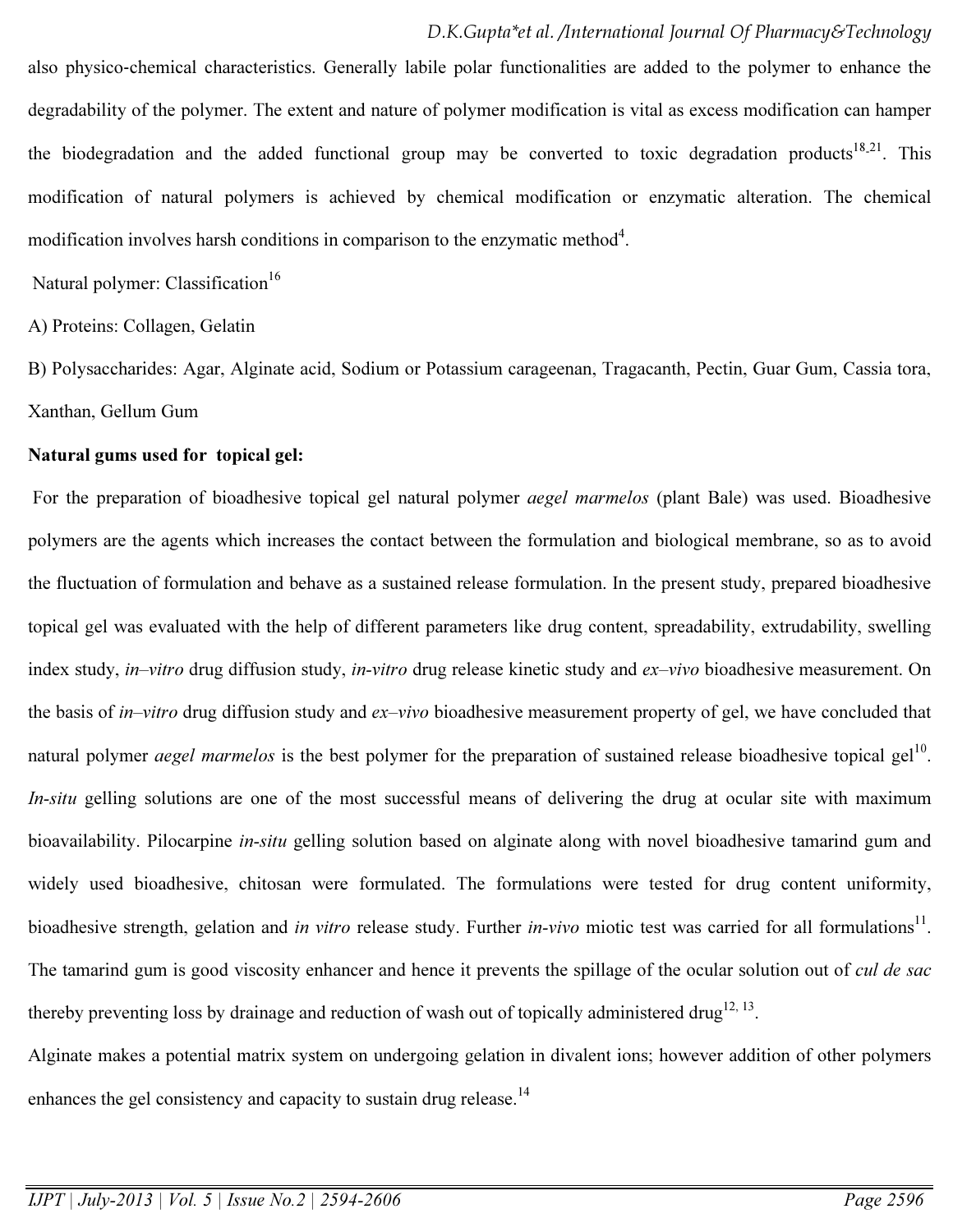A similar release pattern was reported for pilocarpine, wherein the initial fast release (burst effect) decreased with an increase in polymer concentration from alginate systems <sup>15</sup>.

Natural polysaccharides are complex carbohydrates having good mechanical properties for application as fiber, films, adhesives, rheology modifiers, hydrogels, emulsifiers, and drug delivery agents. Tamarind seed polysaccharide (TSP) is a glucosaminoglycan derivative extracted from the kernel of seeds of *Tamarindus indica* Linn., Family Leguminosae. A polymer consists of cellulose-type spine that carries xylose and galactoxylose substituents. It can be used as a binder in tablets, as a mucoadhesive for buccal or sublingual delivery of drugs, in gastro-intestinal targeting as a bioadhesive tablet, and for ocular delivery of drugs for achieving zero-order controlled release. They also act as a carrier for delivery of certain drugs. TSP future perspective is wide application as a promising polymer in pharmaceutical industry as a novel carrier of drugs in various bioadhesive and other sustained release formulations.<sup>17</sup>

Pectins are anionic polysaccharides extracted from cell wall of most plants. Pectin contains a backbone of α-(1-4)-Dgalacturonic acid residues. It readily form gels in aqueous solution in the presence of divalent ions such as free calcium ions, which crosslink the galacturonic acid chains in a manner described by egg-box mode. Pectin undergoes phase transition to gel state in presence of H+ ion when it is administered orally. Calcium ions in the complexed form may be included in the formulation for the induction of pectin gelation.<sup>18</sup>

Xyloglucan is a polysaccharide derived from tamarind seeds and is composed of a (1-4)-β-D-glucan backbone chain, which has (1-6)-α-D xylose branches that are partially substituted by (1-2)-β-D-galactoxylose. Xyloglucan is composed of heptasaccharide, octasaccharide and nonasaccharide oligamers, which differ in the number of galactose side chains. Although xyloglucan itself does not gel, dilute solutions of xyloglucan which has been partially degraded by galactosidase exhibit a thermally reversible sol–gel transition on heating.<sup>19</sup>

Gellan gum (commercially available as Gelrite™ or Kelcogel™) is an anionic deacetylated exocellular polysaccharide secreted by Pseudomonas elodea with a tetrasaccharide repeating unit of one α-L-rhamnose, one β-D-glucuronic acid and two β-D-glucuronic acid residues. Chemical structure of the polysaccharide has a tetrasaccharide repeat unit consisting of two glucose (Glc) residues, one glucuronic acid (GlcA) residue, and one rhamnose (Rha) residue. These are linked together to give a tetrasaccharide repeat unit.<sup>20</sup>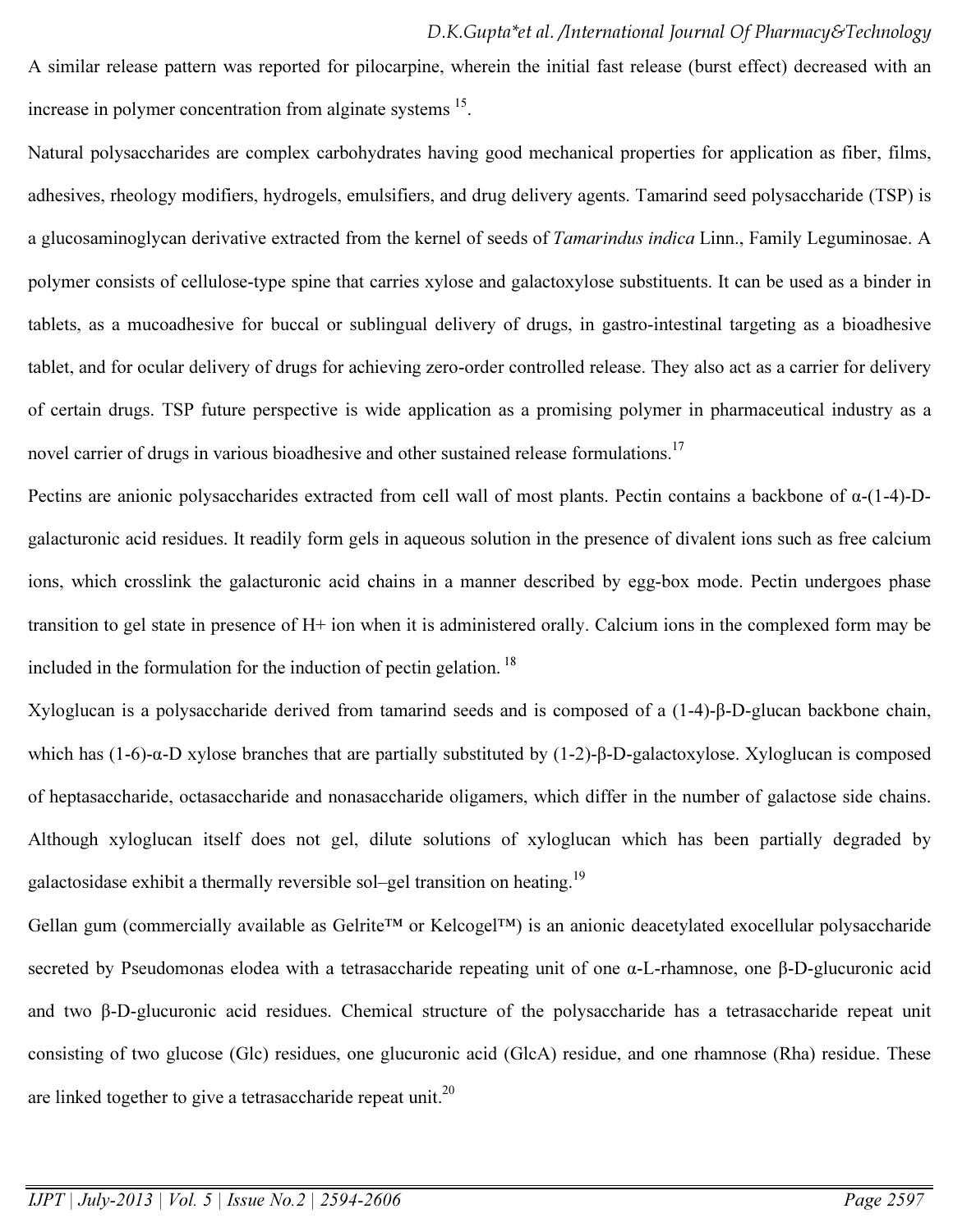Sodium alginate is a salt of Alginic acid - a linear block copolymer polysaccharide consisting of β-D-mannuronic acid and  $\alpha$ -L-glucuronic acid residues joined by 1,4-glycosidic linkages.<sup>21</sup> Aqueous solutions of alginates form firm gels on addition of di- and trivalent metal ions. The results indicated that the alginates form compact structures when the ionic radii of the cation are lower. Changes in the film structure during ionic exchange were studied on the basis of its glass transition temperature (Tg) and heat capacity using differential scanning calorimetry (DSC). Sodium alginate has been employed in the preparation of gels for the delivery of biomolecules such as drugs, peptides and proteins.<sup>22</sup> The bioavailability of diclofenac sodium in the form of eye drop is very low and when the drug is administered in the

form of ophthalmic suspension it lead to irritation due to particle size. So in the present study diclofenac sodium gels were developed with the aim of promoting the prolong release of drug using natural polymer.<sup>45</sup>

#### Natural gums used for conventional dosage form:

The objective of the present investigation was to develop oral controlled release tablets for nimodipine using a natural gum such as Xanthan gum, Olibanum gum, Locust bean gum. Xanthan gum is a high molecular weight extracellular polysaccharide, produced on commercial scale by the viscous fermentation of gram negative bacterium *Xanthomonas campesteris*. The molecule consist of a backbone identical to that of cellulose ,with side chains attached to alternative glucose residues. It is a hydrophilic polymer, which not only retards the drug release but also provide the time independent release kinetics. 38,39. Olibanum is a gum resin obtained from *Boswellia serrata,* Roxburgh and other species of Boswellia. The resin contains mainly a resin acid like boswellic acid and a resene olibanoresene in equal proportions. Locust bean gum (LBG) is a plant seed galactomannan, composed of a 1-4 linked ß-D-mannan backbone with 1-6-linked α-D-galactose side group. Longer galactose side chain produce a desirable viscosity which retard the release of drug through matrices<sup>41</sup>. Nimodipine (NM) is isopropyl-2methoxyethyl-

1,4-dihydro-2,6-dimethyl-4-(3-nitrophenyl)-3,5 –pyridine dicarboxylate, a dihydropyridine calcium antagonist. It has a short half-life of 1-2 h, and the usual oral dose is 30 to 60 mg to be taken 2 to 4 times a day. Thus nimodipine is a suitable candidate for oral controlled release drug delivery<sup>40</sup>. The natural gum based material successfully employed for formulating the controlled release matrix tablets of nimodipine. It is evident that the investigated controlled release matrix of Locust bean gum at 47% concentration was capable of prolonging the release of drug for 10 hrs.The mechanism of drug release was observed to be following Korsmeyer-Peppas model (Anomalous transport) and zero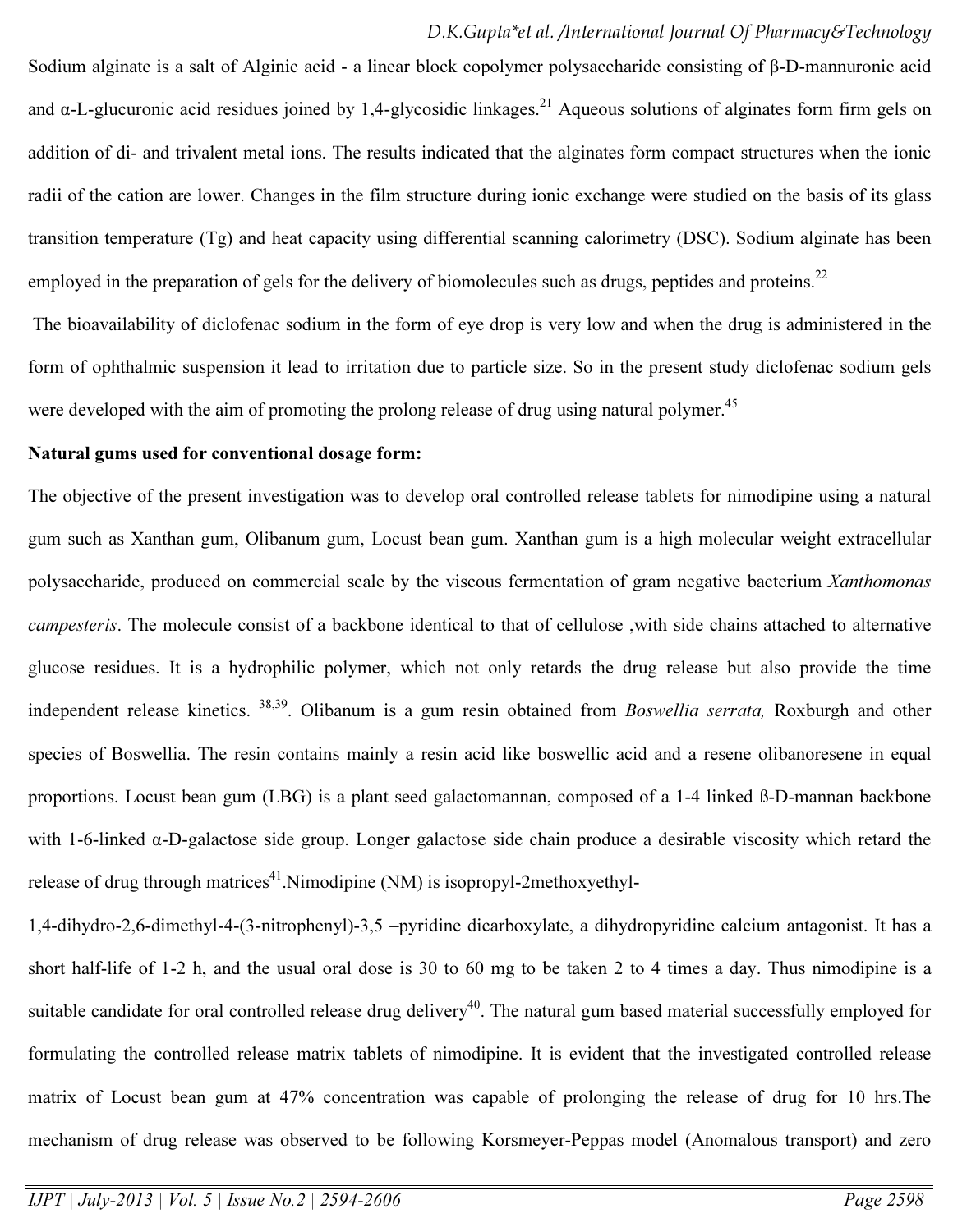order kinetics therefore both diffusion and erosion effect for controlled drug release<sup>42</sup>. Polymeric hydrophilic matrices are widely used for controlled-release preparations. The process of drug release is controlled by matrix swelling or polymer dissolution. It has been shown that the swelling of guar gum is affected by concentration of drug and viscosity grade of the polymer. This study examines the mechanism of behavior of guar gum in a polymer-drug matrix. The swelling action of guar gum, in turn, is controlled by the rate of water uptake into the matrices. An inverse relationship exists between the drug concentration in the gel and matrix swelling. This implies that guar gum swelling is one of the factors affecting drug release. The swelling behavior of guar gum is therefore useful in predicting drug release<sup>24</sup>. In a study on guar gum for the preparation of sustained release tablets  $^{25}$ , release data were found to be best fitted with the Higuchi release kinetics (The release kinetics have not been studied in that article, but the release data are available). Another study on guar gum matrix tablets containing metoprolol has shown that metoprolol tartrate release from guar gum matrices followed Fickian diffusion. When the hydrophilic guar gum tablets come into contact with the dissolution medium, they take up water and swell, forming a viscous gel barrier. In case of guar gum matrix tablets, the initial swelling of the gum may aid dissolution of the drug, and the dissolved drug diffuses out of the swollen gel barrier into the dissolution medium. Unless the swollen gel barrier erodes, further seeping-in of the dissolution medium does not occur. Thus, the release rate of the drug depends on the strength of the gel barrier ( i.e. the proportion of the hydrophilic guar gum in the matrix tablet), its rate of hydration and viscosity  $2^6$ .

Locust bean gum, a non starch polysaccharide consisting of galactose and mannose in the ratio 1:4 and hence they are known as galactomanan<sup>9</sup>. The mannose elements form a linear chain linked with galactopyranosyl residues as side chain at varying distances depending on the plant origin<sup>27</sup>. Being a galactomanan locust Bean Gum has a wide application in pharmaceutical field. It is also known as Carob bean gum and is derived from the seeds of the leguminous plant *Ceratonia siliqua* Linn belonging to the family Fabaceae. This gum is widely cultivated in the Mediterranean region and to smaller extent also in California. The brown pods or beans of the locust bean tree are processed by milling the endosperms to form locust bean gum<sup>28</sup>.

One of the most important goals of carboxymethylation of locust bean gum is to obtain water soluble derivatives. This modified gum can be used typically in pharmaceutical purposes as rate controlling polymer. They behave as a typical polyelectrolyte<sup>5</sup>.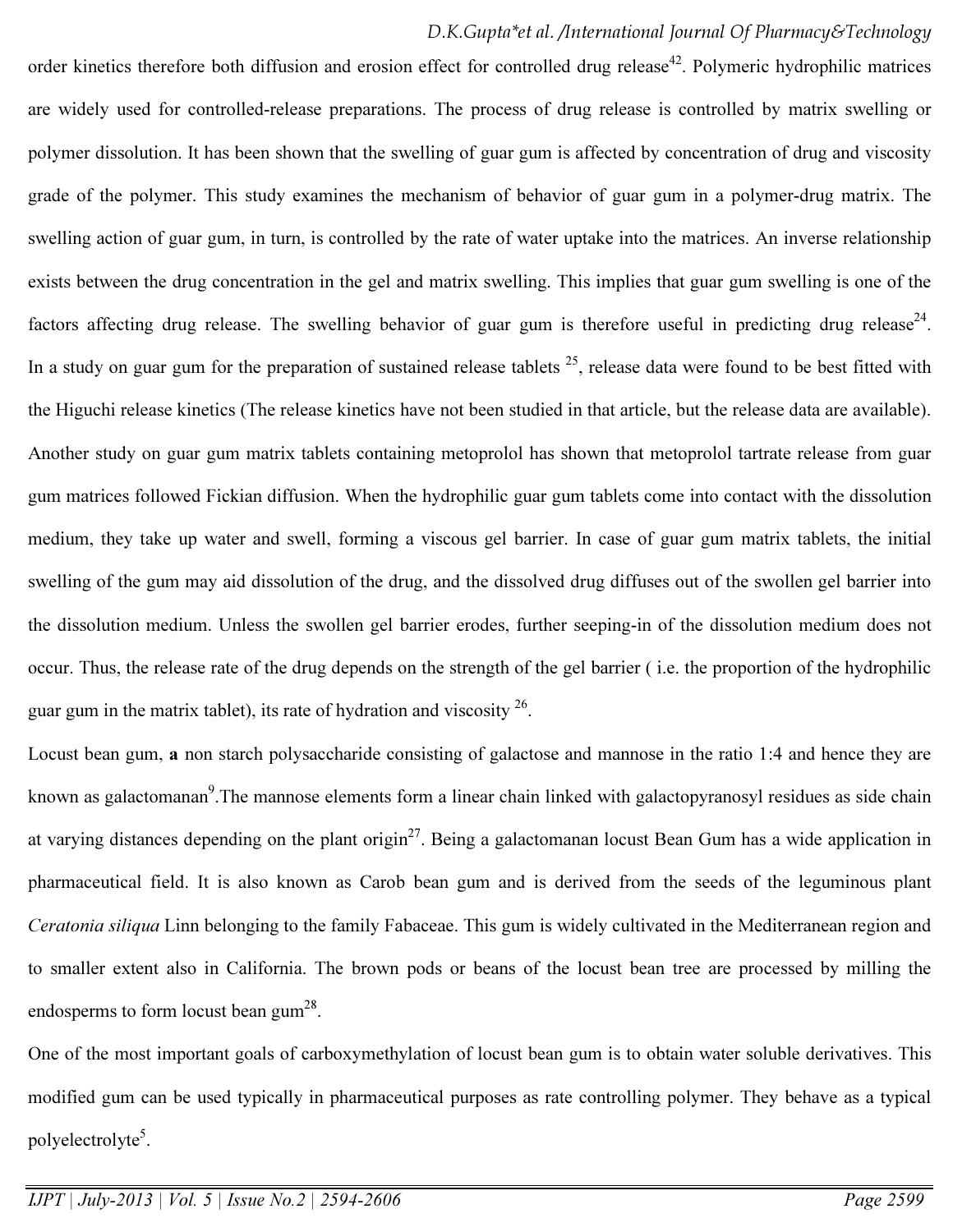Assam Bora can be a promising option for mucoadhesive controlled drug delivery systems as natural substance<sup>29</sup>. The ratio of drug and polymer plays an important role in overall release of the drug and the formulated gum olibanum matrix tablets with drug: polymer 1:1.5 offered comparative release profile with that of marketed formulation.<sup>43</sup> Diclofenac release from the matrix tablets formulated was slow and spread over 24 h and depended on the concentration (%) of olibanum resin in the matrix tablets and nature/type of diluent. As the concentration of olibanum resin in the matrix tablets was increased, drug release was decreased. Release was relatively faster with water soluble diluent lactose when compared to water insoluble diluent DCP at all concentrations of olibanum resin.

Drug release from the tablets followed first order kinetics and followed non - Fickian (anomalous) diffusion release mechanism. Good linear relationships were observed between percent polymer and release rate in each case. The results of the study thus indicated olibanum resin could be used as rate controlling matrix in design of controlled release tablets. Both water soluble and water insoluble diluents can be included in the olibanum resin matrix tablets without affecting its rate controlling efficiency. Matrix tablets formulated employing olibanum resin (DF2) are considered suitable for controlled release of diclofenac over 24 h (i.e. once-a-day administration)<sup>44</sup>. The matrix building material with fast polymer hydration capability is the best choice to use in a hydrophilic matrix tablet formulation. An inadequate polymer hydration rate may

cause premature diffusion of the drug and disintegration of the tablet owing to fast penetration of water. It is particularly true for formulation of water soluble drug. The polymers used in the preparation of hydrophilic matrices are divided into three broad groups as follow,

1) Cellulose derivatives

Hydroxyethylcellulose,

Hydroxypropylmethylcellulose (HPMC) 25, 100,4000 and 15000 cps, Sodium

carboxymethylcellulose and Methylcellulose 400and 4000 cps.

 Non-cellulose natural or semisynthetic polymers Agar-agar, Carob Gum, Alginates,Molasses, Polysaccharides of mannose and Galactose, Chitosan and Modified starches.

Polymers of acrylic acid Polymers which are used in acrylic acid category are Carbopol 934. Other hydrophilic materials used for preparation of matrix tablet are Alginic acid, Gelatin and Natural gums<sup>30</sup>.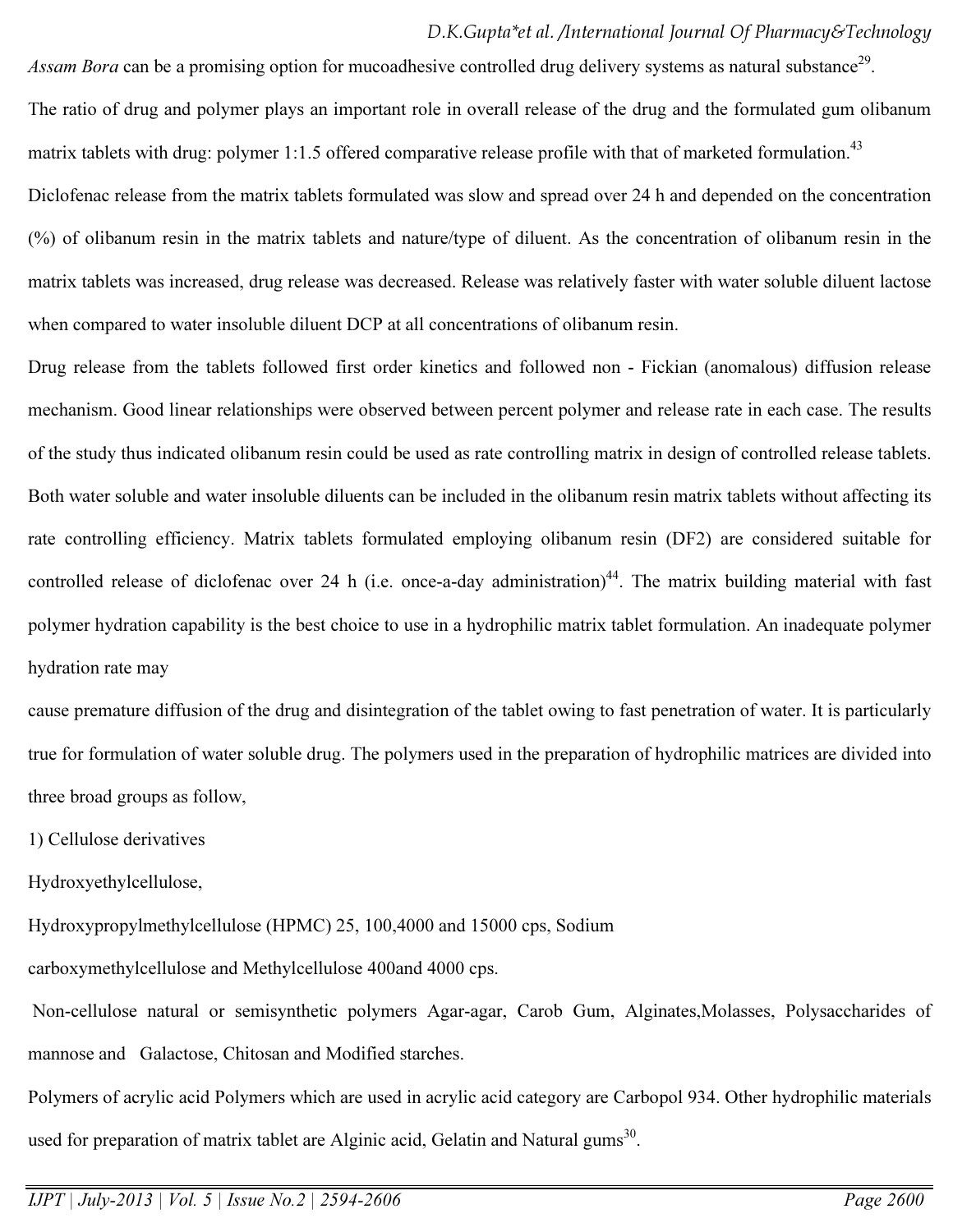The formulated matrix tablets of Furosemide met the pharmacopoeial requirement of uniformity of weight. All the tablets conformed to the requirement of assay, as per I.P. Hardness, percentage friability and thickness was all within acceptable limits.

There are several bioadhesive polymers now available with varying degree of mucoadhesive which is used in formulation of different dosage form. Some given in table -1.

| Polymer              | Origin  | Charge   | <b>Solubility</b><br>in | Mucoadhesive |
|----------------------|---------|----------|-------------------------|--------------|
|                      |         |          | water                   | capacity     |
| Sodium alginate      | Natural | Anionic  | Soluble                 | $++(+)$      |
| Hyaluronans          | Natural | Anionic  | Soluble                 | $+++$        |
| Sodium CMC           | Natural | Anionic  | Soluble                 | $++(+)$      |
| Poly (galacturronic) | Natural | Anionic  | Insoluble               | $+++$        |
| Acid                 |         |          |                         |              |
| Xyloglucan           | Natural | Anionic  | Soluble                 | $+$          |
| Pectin               | Natural | Anionic  | Soluble                 | $++(+)$      |
| Xanthan gum          | Natural | Anionic  | Soluble                 | $^{+}$       |
| Methyl cellulose     | Natural | Nonionic | Soluble                 | $\ddot{}$    |
| Chitosan             | Natural | Cationic | Soluble                 | $++$         |

Table 1: There are several bioadhesive polymers now available with varying degree of mucoadhesive [32, 33, 34, 35, 36, and  $37$ ].

In above table 1 shows; Mucoadhesive capacity: +++: excellent; ++: good; +: Poor/absent.

The slow and sustained release of Trimetazidine dihydrochloride over a period of 12 hours was obtained by using Xanthan gum.<sup>46</sup>

Matrix tablets were prepared by wet granulation method and were evaluated for weight variation, content uniformity, friability, hardness, thickness, swelling index, in vitro dissolution, and stereo photography. Among the formulations studied, formulation containing combination of KG and XG (2:8) having concentration of 20% showed sustained release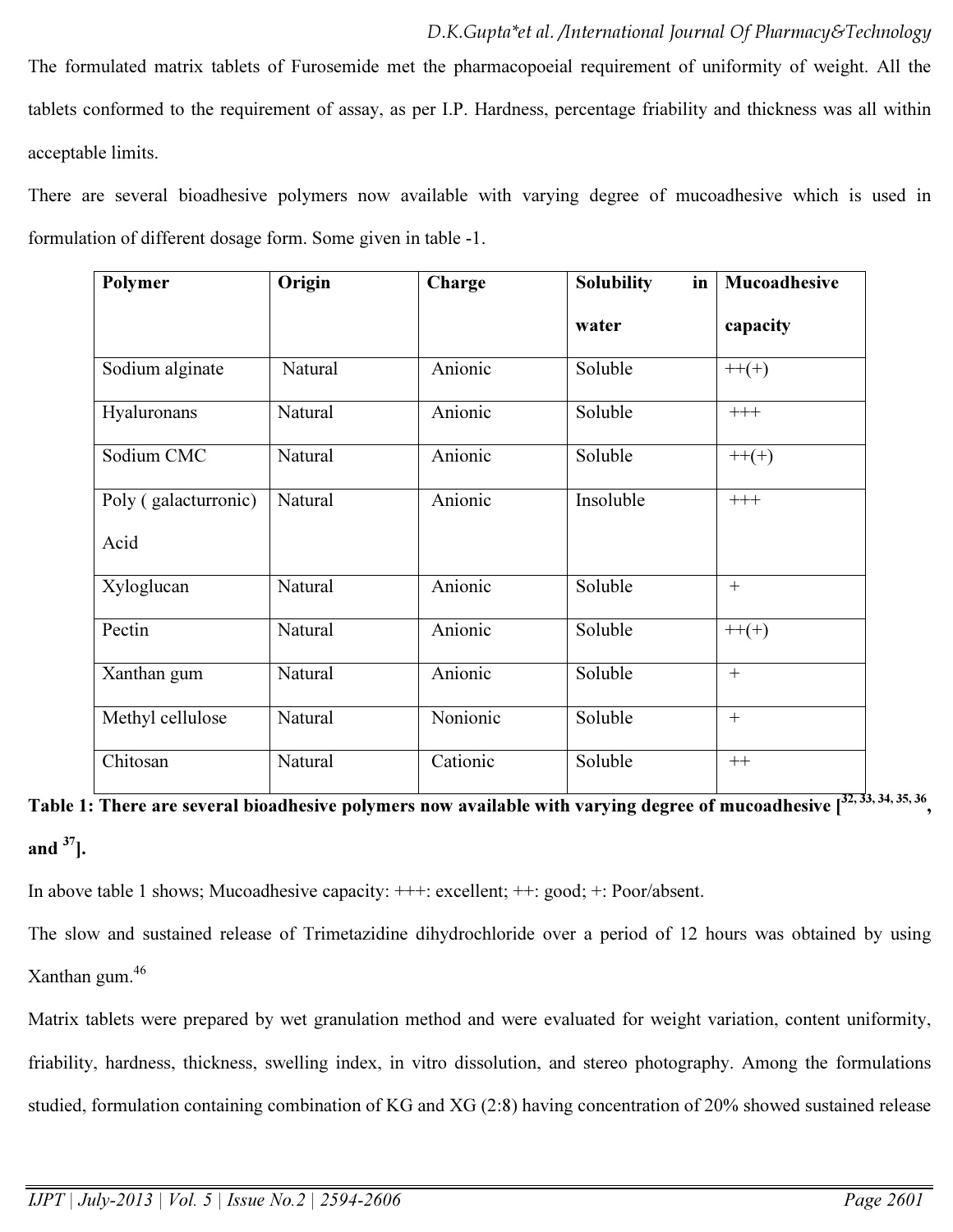of drug for 12hrs with cumulative percent release of 99.24%. The kinetic treatment showed that the optimized formulation follow zero order kinetic with release exponent (n) 0.7656 and having good stability as per ICH guidelines. No chemical interaction between drug and gums was seen as confirmed by IR studies. The matrix formulation showed sustained release of Metotprolol succinate by the diffusion mechanism.<sup>47</sup> An addition of anionic gaur gum into cationic chitosan tablet as matrix component could prolong the drug release greater than that containing single polymer.<sup>48</sup>

### Microspheres using natural polymers:

A higher concentration of polymer produced a more viscous dispersion, which formed larger droplets and consequently larger microspheres. The higher concentration of polymer (more than 0.75 %) leads to irregular shape of microspheres was observed. The drug entrapment efficiency of Xanthan gum microspheres was found to be more then Guar gum microspheres. As compare to Guar gum, Xanthan gum is release retardant as guar gum showed 80.4% release whereas xanthan gum showed 78.9% release after 8 hrs. Guar gum and Xanthan gum are natural polymers that has been used frequently in colon targeting as carriers because of their safety, effectiveness, cost and availability.<sup>49</sup>

### Conclusion

Natural gums are in general strong, low cost, reproducible and biocompatible, so they can be tailored for pharmaceutical applications. Natural polymer derivatives are often used to modify the release of drugs in tablet and capsule formulations and also as tablet binding, thickening and rheology control agents, for film formation, water retention, improving adhesive strength, for suspending and emulsifying. In light of the aforementioned discussion, it could be concluded that natural gums can be used as an effective controlled release polymers to retard the release of formulation for extended period of time. Several polymers from plant origin have been successfully used and others are being investigated as excipients in the design of dosage forms for effective sustained release drug delivery.

### **References**

- 1. Kulkarni GT, Gowthamarajan K, Brahamajirao, Suresh B. Evaluation of binding properties of selected natural mucilages. J Sci Ind Res. 2002; 61: 529-32.
- 2. Shankaracharyan B. Tamarind-Chemistry, technology and uses: A critical appraisal. J Food Sci Technol. 1998; 35(3): 193-208.
- 3. Jaganath, et al: Preparation of silymarin control release tablets using natural gums,ijpsn,vol.4,issue:I june 2011.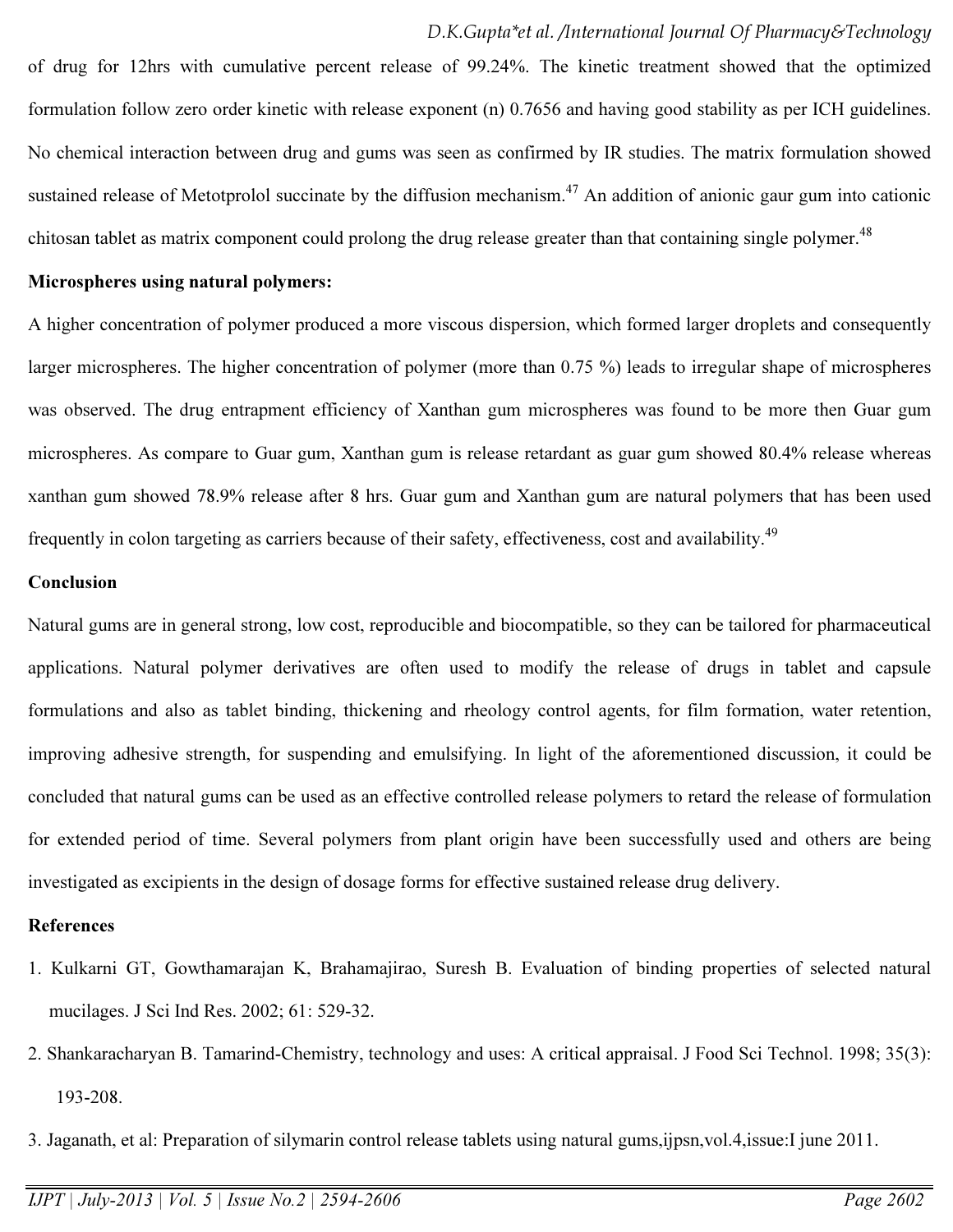- 4. Vajpyee et. al/ Formulation and Evaluation of Colon Targeted Curcumin Microspheres Using Natural Polymers: Jpro, 1: 4 (2011) 108 – 112.
- 5. Dey et al/carboxymethyl ethers of locust bean gum: a review, int j pharm pharm sci, vol 3, issue 2, 2011, 47.
- 6. Bhardwaj TR, Kanwar M, Lal R, Gupta A. Natural Gums and modified natural gums as sustained release carriers. Drug Deliv and Indus Pharm 2000; 26:1025‐1038.
- 7. Sultzbaugh KJ, Speaker TJJ. A method to attach lectins to the surface of spermine alginate microparticles based on the avidin biotin interaction. J of Microencap 1996; 13(4):363‐375.
- 8. Quong D, Neufeld RJ.DNA encapsulation within co-guanidine membrane coated alginate beads and protection from extracapsular nuclease. J of Microencap 1999; 16(5):573‐585.
- 9. Maiti S, Dey P, Banik A, Sa B, Ray S, Kaity S. Tailoring of locust bean gum and development of hydrogel beads for controlled oral delivery of glipizide. Drug Deliv 2010; 17(5): 288‐300.
- 10. Kumar *et al*. International Journal of Drug Delivery 2 (2010) 58-63.
- 11. Gilhotra Ritu Mehra et al. Enhancement of miotic potential of pilocarpine by tamarind gum based *in-situ* gelling ocular dosage form. Acta Pharmaceutica Sciencia 52: 145-154 (2010)
- 12. Glicksman, M. (1986). Tamarind seed gum in food hydrocolloids. Florida CRC Press, 3: 191.
- 13. Khanna, M., Nandi, R.C. and Sarin, J.P. (1997). Standardization of Tamarind seed powder for pharmaceutical use. Ind. Drugs 24: 268.
- 14. Liu, Z., Li, J., Nie, S., Liu, H., Ding, P. and Pan, W. (2006). A study of alginate/HPMC-based in situ gelling ophthalmic delivery system for gatifloxacin. Int. J. Pharm. 315: 12.
- 15. Cohen, S., Lobel, E., Trevgoda, A. and Peled, Y. (1997) A novel in situ forming ophthalmic drug delivery system from alginates undergoing gelation in the eye. J. Control. Rel. 44: 201.
- 16.Rashmi, Topical Gel : A Review,pharmainfo.net 05/08/2008 17:31.
- 17. Gupta V, Puri R, Gupta S, Jain S, Rao GK. Tamarind kernel gum: An upcoming natural polysaccharide. Syst Rev Pharm 2010;1:50-4
- 18. Dumitriu S., Vidal P.F. and Chornet E. Hydrogels based on polysaccharides. In: Dumitriu S., Editor. Polysaccharides in medical applications. Marcel Dekker Inc, 1996, 125–242.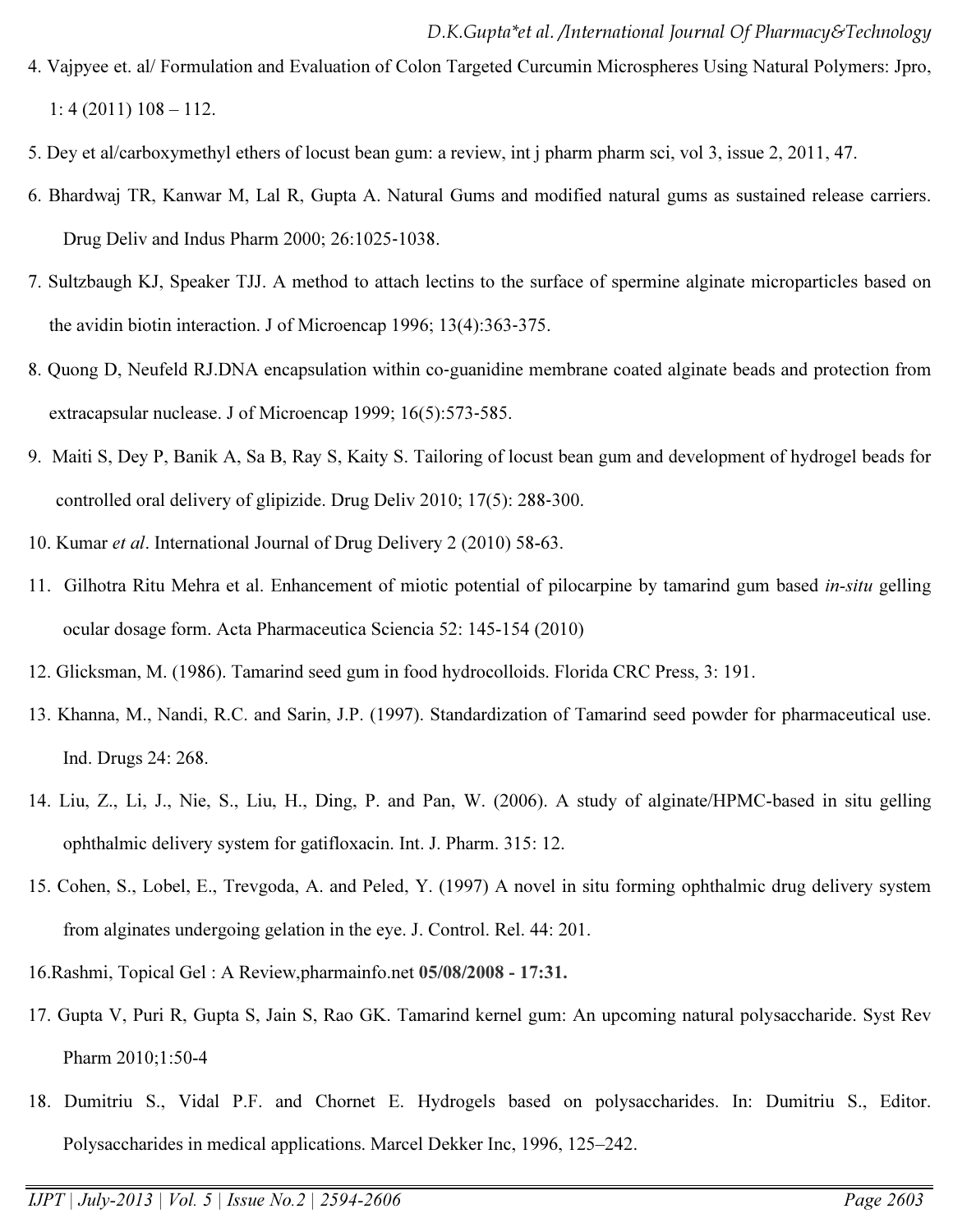- 19. Miyazaki S. and Kawasaki N. Comparison of in situ gelling formulations for the oral delivery of cimetidine. Int. J. Pharm., 2001, 220:161–168.
- 20. Miyazaki S., Hirotatsu A., Kawasaki N., Wataru K. and Attwood D. In situ gelling gellan formulations as vehicles for oral drug delivery. J. Control Rel., 1999, 60:287–295.
- 21. Sechoy O., Tissie G., Sebastian C., Maurin F., Driot J.Y. and Trinquand C. A new long acting ophthalmic formulation of carteolol containing Alginic acid. Int. J. Pharm., 2000, 207:109–116.
- 22. Al-Shamklani A., Bhakoo M., Tuboku M.A. and Duncan R. Evaluation of the biological properties of alginates and gellan and xanthan gum. Proc. Int. Symp. Control Release Bioact. Mater., 1991, 18:213–217.
- 23. Praveen kulhar et al Evaluation of Guar Gum in the Preparation of Sustained-Release Matrix Tablets informa healthcare 1998, Vol. 24, No. 11 , Pages 1095-1099.
- 24. Jaber Emami\*,et al. Preparation and In Vitro Evaluation of Sustained-Release Matrix Tablets of Flutamide Using Synthetic and Naturally Occurring Polymers, Iranian Journal of Pharmaceutical Research (2008), 7 (4): 247-257.
- 25. Khullar P, Khar RK and Agarwal SP. Evaluation of guar gum in the preparation of sustained-release matrix tablets. Drug Dev. Ind. Pharm. (1998) 24: 1095-1099
- 26. Krishnaiah YSR, Karthikeyan RS and Satyanarayana V. A three-layer guar gum matrix tablet for oral controlled delivery of highly soluble metoprolol tartrate. Int. J. Pharm. (2002) 241: 353-366.
- 27. Sharma BR, Dhuldhoya NC, Merchant SN. Glimpses of Galactomannans. Sci Tech Entrepreneur 2008; 3: 1‐10.
- 28. Beneke CE, Viljeon AM, Hamman JH. Polymeric plant derived excipients in drug delivery. Molecule 2009; 14:2602‐2620.
- 29. Sachan & Bhattacharya Drug Release from Glutinous Rice StarchInt J Health Res, March 2009; 2(1): 94.
- 30. Shalin A. Modi sustained release drug delivery system : a reviewijprd/2011/pub/arti/vov-2/issue-12/feb/016 .
- 31. Sourabh Jain Preparation and Evaluation of Sustained Release Matrix Tablet of Furosemide using Natural Polymers Research J. Pharm. and Tech. 1(4): Oct.-Dec. 2008;Page 374-376.
- 32*.* Andrews GP, Laverty TP and Jones DS: Mucoadhesive polymeric platforms for controlled drug delivery Review article. European Journal of Pharmaceutics and Biopharmaceutics 2009; 71: 505–518.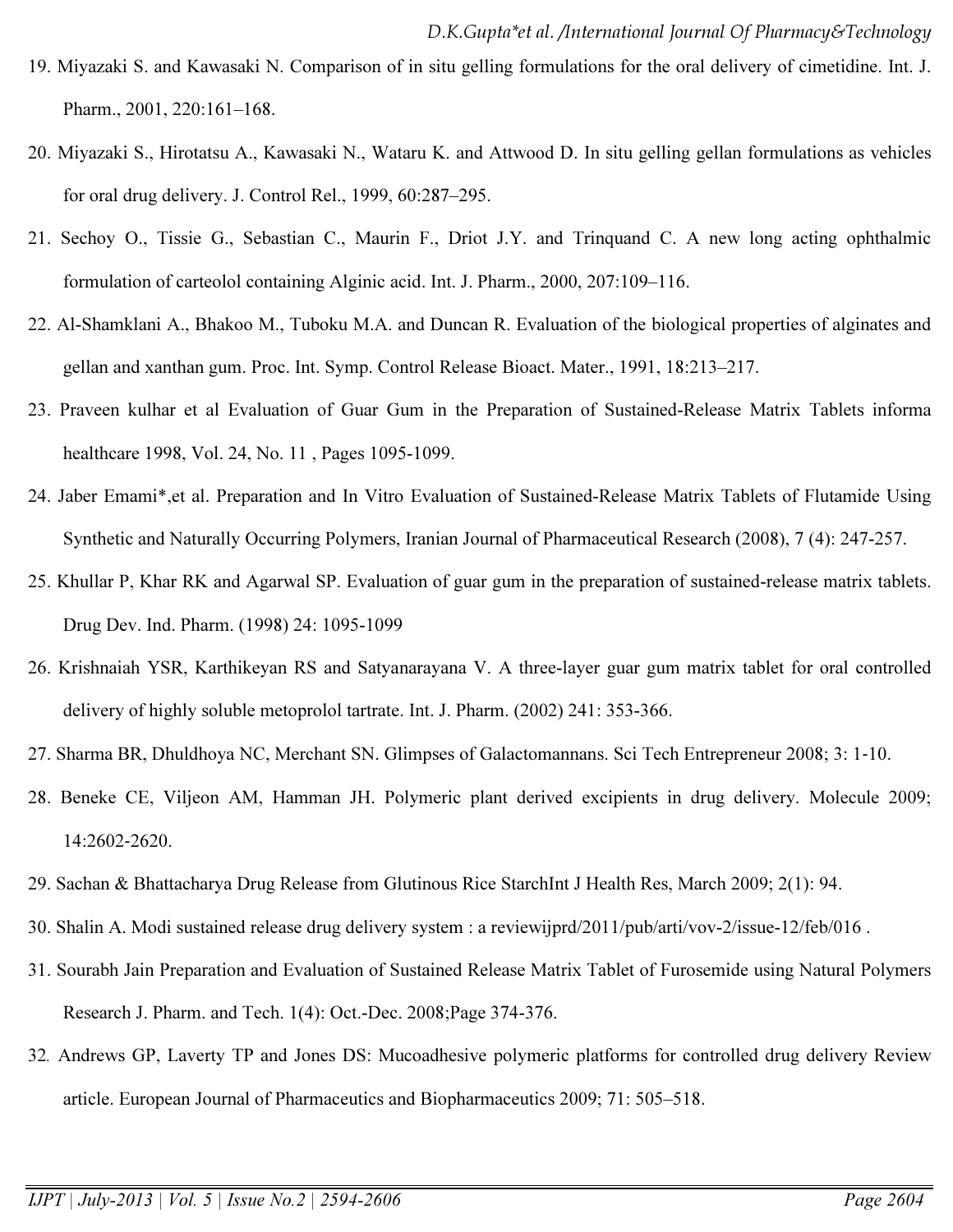- 33. Lehr CM, Bouwstra JA, Schacht EH and Junginger HE: In vitro evaluation of mucoadhesive properties of chitosan and some other natural polymers. Inernational. Journal Pharmceutics 1992; 78: 43–48.
- 34. Ludwig A: The use of mucoadhesive polymers in ocular drug delivery. Advanced Drug Delivery Reviews 2005; 57: 1595– 1639.
- 35. Patil SB, Murthy RSR, Mahajan HS, Wagh RD and Gattani SG. Mucoadhesive polymers: Means of improving drug delivery. Pharma Times 2006:38: 25-28.
- 36. Vasant V. Ronade, Mannfred A. Hallonger: intranasal and ocular Drug delivery system, CRC press pharmacology press, second edition, 2008, 267-280.
- 37. Uchegba IF and schtzeil AG: Polymer in drug delivery. Taylor and francis group
- 2007, 163-183.
- 38. Dhopeshwarkar V,Zatz JL,Evaluation of Xanthan gum in the preparation of sustain release matrix tablets.Drug Dev.Ind.Pharm.1993 ;19(9):999-1017
- 39 Yeole PG,Babla IB,Nakhat PD,Design and evaluation of Xanthan gum based sustain release matrix tablet of d i c l o f e n a c s o d i u a m . I n d i a n J.Pharm.Sci.2006; 68(2):185-189.
- 40. Rajendran A, Basu SK. Alginate-Chitosan Particulate System for Sustained Release of Nimodipine. Tropical Journal of Pharmaceutical Research, October 2009;8 (5): 433-440
- 41. Choudary KPR,Mohapatra P.Evaluation of olibanum and its resin as rate controlling matrix for controlled release of diclofenac. Indian J.Pharm.Sci.2006; 68(4):497-500.
- 42. Bangale G.S *et al* Formulation and Evaluation of Natural Gum Based Matrix Tablets for Oral Controlled Delivery of Nimodipine. nd J Pharm Edu Res, Oct-Dec, 2011/ Vol 45/ Issue 4.
- 43. Muzib et al. Int J Pharm Pharm Sci, Vol 3, Issue 2, 2011, 195199.
- 44*.* Chowdary and Reddy, formulation and evaluation of diclofenac controlled release tablets employing olibanum resin ijpsr, 2012; vol. 3(4): 1090-1095.
- 45. N.ahuja et al, formulation and evaluation of diclofenac sodium gel by using natural polymer.
- 46. H.Sankhala,et al ,formulation and evaluation of sustained release tablet of Trimetazidine Dihydrochloride, Ijppr, Volume 2, Issue2, April 2011.